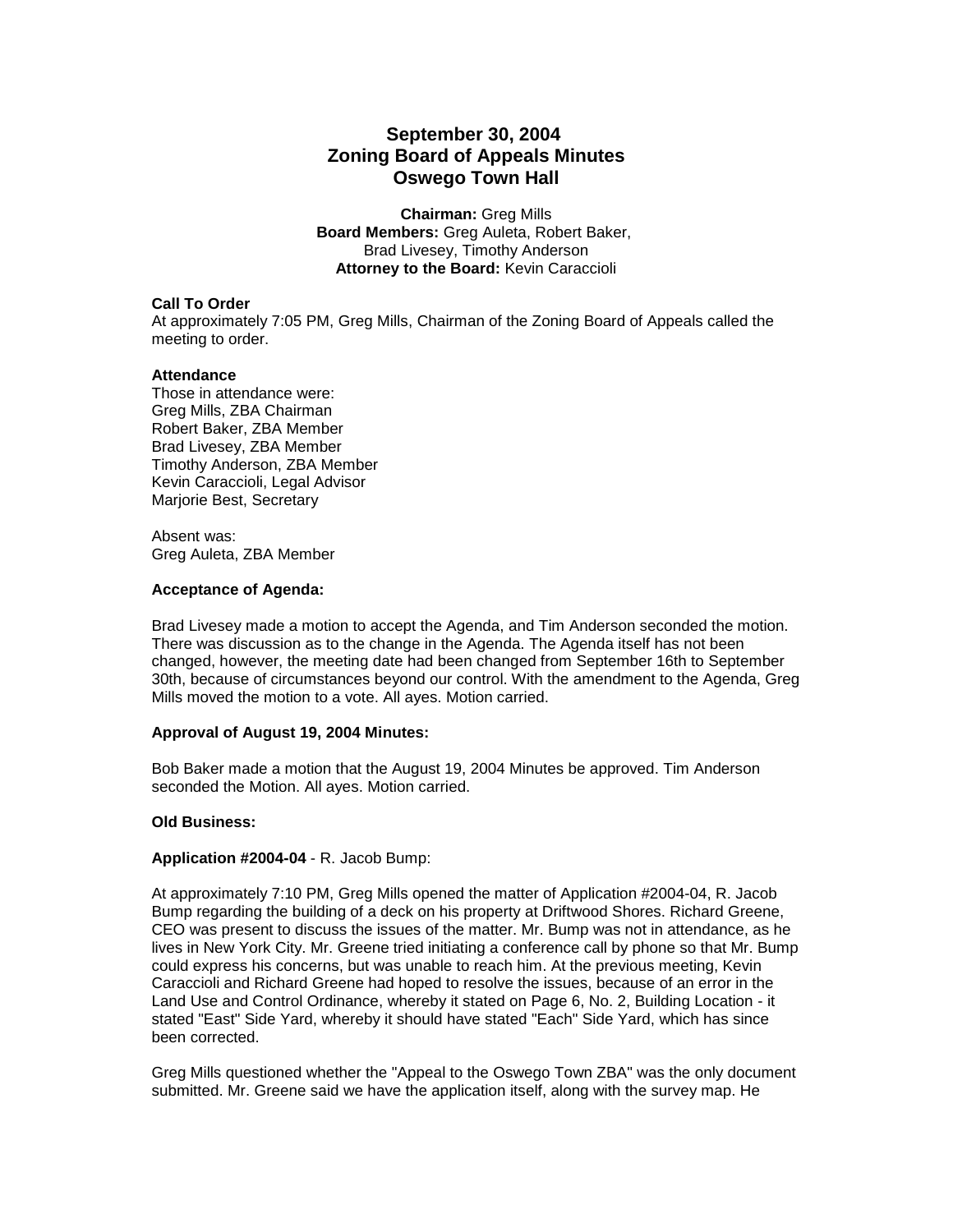explained that at the time he reviewed the application, he was new to this area, and accepted this as a matter of practice. He said from now on, he only accepts a survey map. A tax map could be accepted, if a survey is not readily available. Mr. Greene also requires a Site or Plot Plan. He needs exact measurements, which would be on a survey map. He does not accept just a rough drawing.

In addition, Mr. Greene requested Mr. Bump to obtain a drawing of the deck, listing the materials, such as one printed up from a reputable construction company. He did look at the property on which he started building the deck. He had not gone there again to see if it was completed.

Another example Mr. Greene used, is someone who wants to build a shed. Sometimes an applicant applies for a permit to build a shed, and it turns out to be a garage, or a permit for a pole barn could turn out to be a habitable building.

Kevin Caraccioli and Richard Greene agreed that we didn't want to set a precedent. If we approved Mr. Bump's application, then others would want to be approved without all the criteria. Mr. Greene believes Mr. Bump will work with us, and is certain he would come to a hearing if necessary. Greg Mills suggested that one or more Board Members go the Bump property, along with Mr. Greene, to see what has been competed, and what should be required to bring this matter to an amicable solution.

Mr. Greene stated he is now in the office on Wednesdays and Fridays to accommodate the issues of Zoning and Planning. He is in the process of negotiating with the Supervisor and Town Clerk to be in the Town Hall more hours, perhaps two 8 hour days. He also said if there were any problems, they are welcome to give him a call, and he would make a trip to solve the matter. He also gave an 800 number, which is 800-852-1741. Mr. Greene also stated he would come at night if necessary. He said he came down Tuesday night on a matter regarding Empire Fresh Cuts.

Kevin Caraccioli also brought up the issue of Driftwood Shores facing problems with coastal erosion, which could bring problems in the future, in which DEC could become involved. There is also an access and egress road in that area. Mr. Greene showed the members a Flood Plain Map. He states when he issues a building permit in a Flood Plain, or coastal erosion area, it is necessary to contact the state. Driftwood Shores is on the red line of that map. Mr. Greene said in a Flood Plain, you can not build a house. Kevin said in this type of case, a Special Permit would be required. Kevin and Richard have the name of a gentleman with the DEC, by the name of Joseph Dlugolenski, who they have both had dealings with.

Kevin Caraccioli stated we should table the matter for the next meeting, and from there, set up a Public Hearing for a later date, perhaps in November. Greg Mills made the Motion to table the Bump application until the next meeting, October 21, 2004. Bob Baker seconded the Motion. Mr. Greene stated he would meet Greg Mills and Brad Livesey at the Town Hall, and go out to the Bump property on Friday, October 1st. The Motion was voted upon. All ayes, Motion carried.

#### **New Business:**

#### **Application #2004-05** - William G. Greene, Jr.

At approximately 7:25 PM, Greg Mills brought the application of William G. Greene, Jr. to the floor. He asked Mr. Greene to state his name, address and the purpose of his application. William Greene stated his name, and his address as 279 Thompson Road, Oswego, New York, and the purpose of the application is a permit to build a detached garage.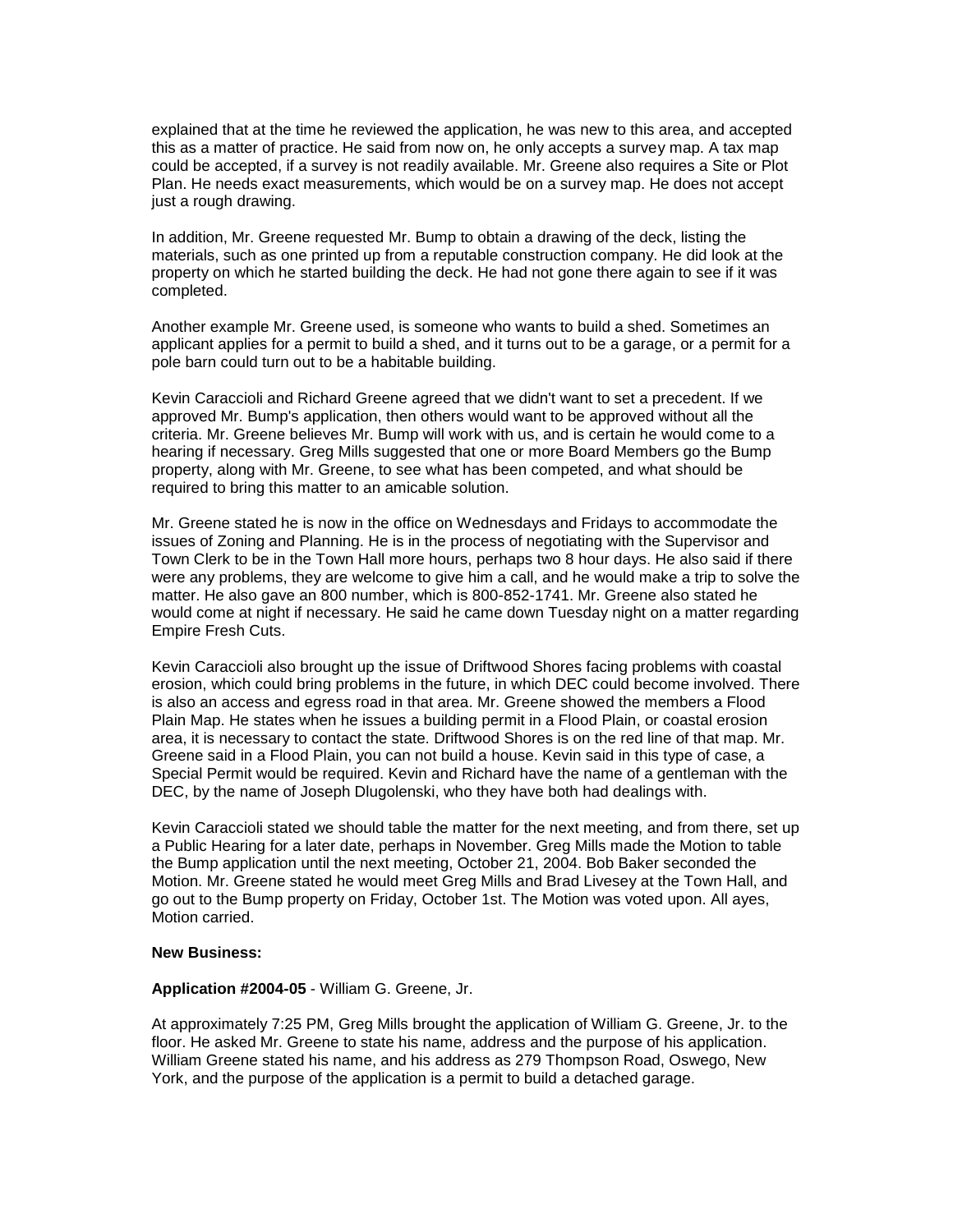Greg Mills stated we have all the documents in order, including the signed form from the neighbors showing no objection, as well as the Public Hearing Notice which was published in the Palladium Times. He asked the members if there were any comments regarding the neighbors, or the structure of the building. Greg asked Mr. Greene if there was any reason he could not go to the South. Mr. Greene said he built a pool, and because of the water line easement, that space is the only place he could build the garage. He said his house and pool are on the North side of the house. Richard Greene, CEO questioned the 5 feet, and asked William Greene if there were woods over there (pointing to the survey). He also asked who the neighbor was to the West, and Bill Greene stated he owns the property to the West, so there are only neighbors to the East, South and North.

Greg Mills asked if there were any other questions regarding William Greene's application. Bob Baker asked if there was going to be a second floor in the building, and Bill stated there would be a loft. Kevin Caraccioli stated this is in an R-4 District, and the side setback requirement is 30 feet. It is 5 feet from the line, so it would be a 25 foot Variance.

Since there was no further discussion, Greg moved for a Motion to approve the application. Brad Livesey made the Motion, and Tim Anderson seconded it. All ayes. Motion carried.

# **Public Comment:** None

# **Open Board Discussion:**

Richard Greene, CEO stayed during the duration of the meeting, both on Mr. Bump's and William Greene's applications. He shared with the Board Members his guidelines and rules for the applicants, as to what they need to produce, so that everything would run smooth.

Greg Mills told Mr. Greene he appreciated his presence, and how he believes he will help us run a right ship. He said we had not been clear on our relationship with the various CEO's in the past. He said now that he feels he can sit through a meeting, and have the correct information to proceed. It has been embarrassing the way we have progressed in the past, and it had not been the applicant's fault. The applicants have gone by the direction that they somehow received, and were very fortunate to make decisions without any repercussions.

Although Greg Auleta was excused from the meeting, he wrote a long e-mail expressing his views on the Bump matter. He said we need more comprehensive and realistic regulations. Richard Greene again stated what his plans are for every application, to be filled out completely, with a survey, and provisions regarding the structure to be built.

In his e-mail, Greg Auleta also questioned used cars parked at the old Country Inn. Mr. Greene said he had already addressed the issue. A man by the name of Dickquist, whose cars are there, put them there with the idea that if he had a dealer's permit, he could put them anywhere he wanted to. Mr. Dickquist said he entered a verbal agreement with the owner, and plans on purchasing the property. He could put the cars there for 90 days, and if the property is not purchased within 90 days, the cars would be out of there. Mr. Dickquist told Mr. Greene he was in the process of condemning the building. Mr. Greene told him if he planned on purchasing the property, to come to him with a plan. Greg Mills said he has known Mr. Dickquist for a number of years, and at one point, he put cars on property for sale without the landowner's consent.

Greg Mills again thanked Richard Greene for his expertise in these matters, and hopes he plans on continuing as our CEO, as we have had so many different ones over the past few years.

## **Adjournment:**